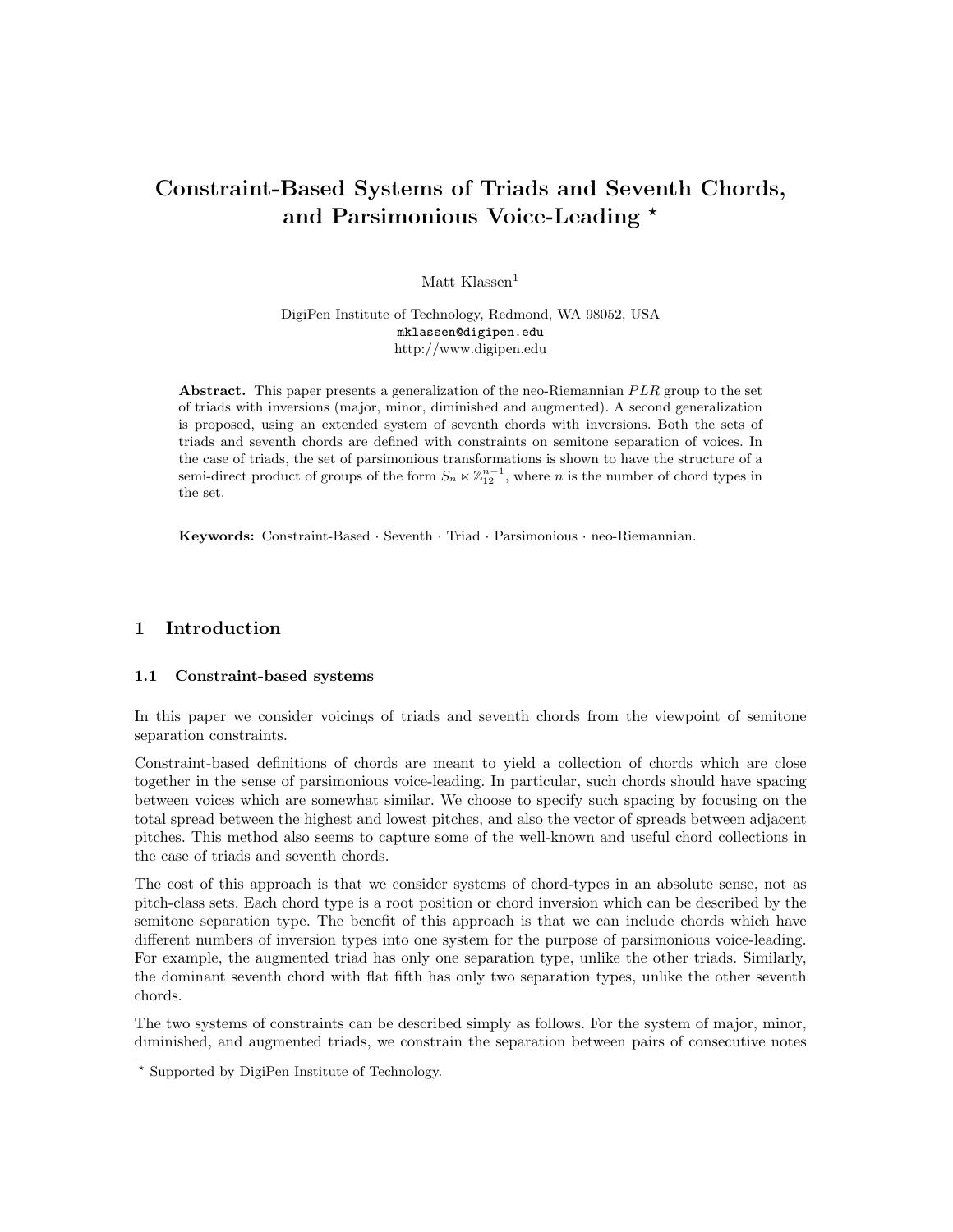to be from 3 to 6 semitones, and the separation between the upper and lower notes to be from 6 to 9 semitones. All of these triads and their chord inversions are recovered precisely in this way. A similar system of sevenths chords can be defined with separation between pairs of consecutive notes to be from 1 to 4 semitones, and the separation between the upper and lower notes to be from 8 to 11 semitones. All of the standard seventh chords and their chord inversions are recovered in this way, as well as two additional chords obtained from the dominant seventh by lowering or raising the fifth by one semitone.

In order to explore the transformations between these chord types, we consider chords to be ordered tuples of integers such as  $(a, b, c)$  or  $(a, b, c, d)$ , with  $a < b < c < d$ . This distinguishes a root position chord from its inversions, as separate chord types. In this context, the concept of pitch class set can still be invoked on these chord collections as an equivalence relation. It is also convenient to work with equivalence classes of chord types modulo twelve, but still preserving the types. For example, the set of triad types modulo 12, with  $C$  as 0, includes the  $B$  major triad in root position, represented as  $(11, 15, 18)$  or as  $(-1, 3, 6)$ , but not as  $(3, 6, 11)$ . The latter is of course the first inversion, which in this context is not equivalent as a chord type to the previous two.

What is gained from this point of view is a simple approach to parsimonious voice-leading, and the induced groups of transformations. We recover the  $PLR$  group for triads as a subgroup of the larger parsimony group, which we show to be isomorphic to  $S_{10} \ltimes \mathbb{Z}_{12}^9$ .

These methods can be put into a wider context, where we start with a system of chord types and consider the group generated by basic parsimonious transformations which swap chord types by changing only one voice by one semitone. If there are n chord types which are defined with a system of constraints similar to the two cases we describe, then it is interesting to investigate whether it is possible to describe the parsimony group as  $S_n \ltimes \mathbb{Z}_{12}^{n-1}$ .

## 1.2 Background

In his foundational work, David Lewin [7] explored music theory and composition from the perspective of transformational theory. In this context, algebraic structures, such as groups, play an important role in defining and elucidating musical content. In this branch of transformational music theory, known as neo-Riemannian theory, voice-leading between chords plays an important role. The canonical example of this is the  $PLR$  group, originally introduced by the 19th-century music theorist Hugo Riemann  $[8]$ . The transformations  $P$ ,  $L$ , and  $R$  each represent the chord change between a major and minor triad by moving one voice of each chord by one or two semitones. Moreover, these transformations relate the important pairs of such triad relationships such as Parallel, Relative, or Leading-Tone Exchange. These types of voice-leading involving small steps between voices are often called parsimonious.

Transformations between voicings of triads are also considered in [4], where the authors consider extensions of P, L and R to linear functions defined on all of  $\mathbb{Z}_{12}^3$ .

In addition to the algebraic action of the  $PLR$  group on the set of major and minor triads, a geometric model called the Tonnetz is central to the study of neo-Riemannian transformations. For a full description of the Tonnetz and operations in the PLR group as Dihedral group, we refer the reader to [1] and [3].

In section 2 we recall some facts about the  $PLR$  group, in particular its structure as a semi-direct product of groups. In section 3 we identify the structure of the parsimony group G for the constraint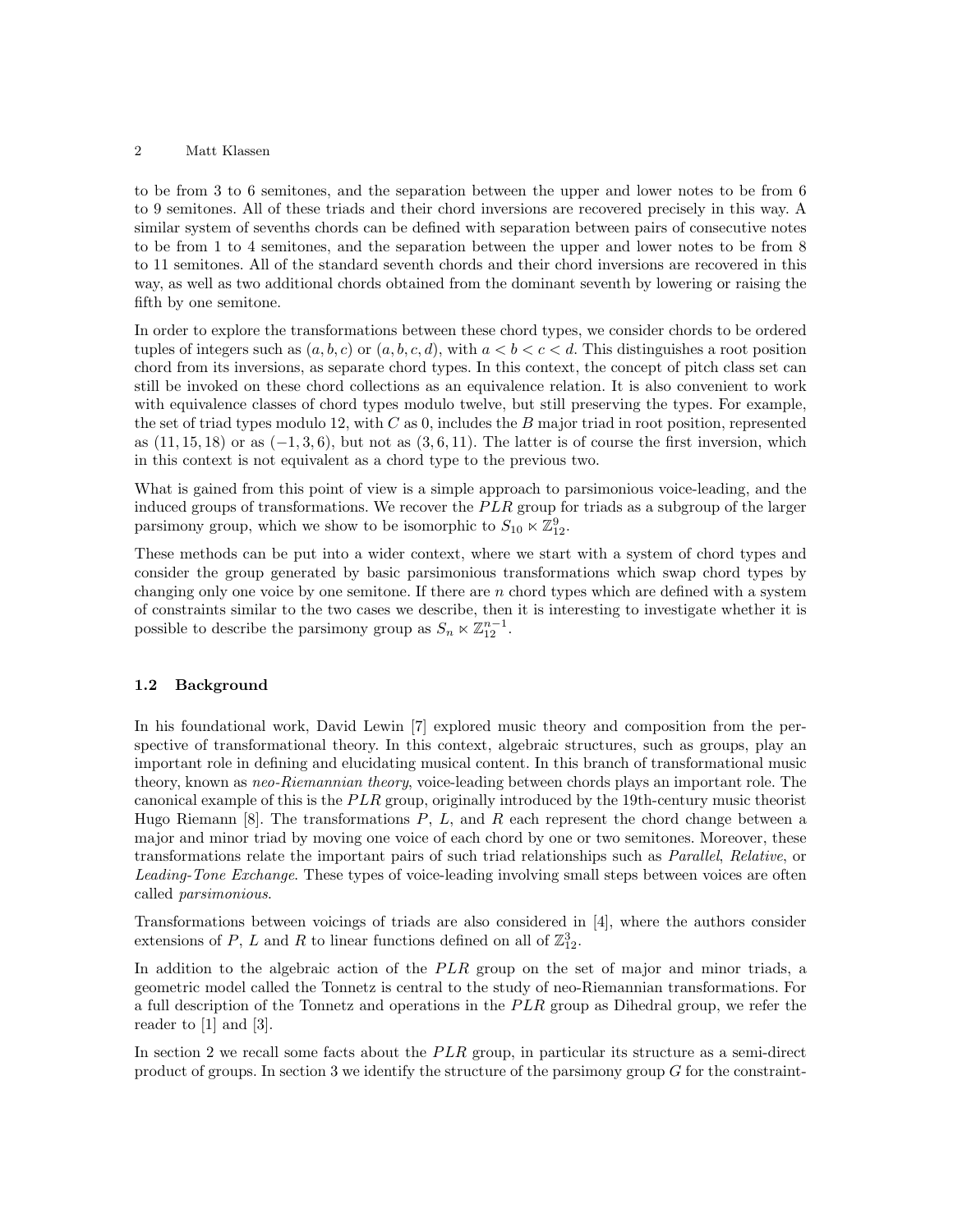based system of triads with inversions. In section 4 we describe the constraint-based system of seventh chords, and in section 5 we propose some future work.

## 2 The PLR group as a semi-direct product of groups

The well-known  $PLR$  group is a group of transformations on the set of 24 consonant (major and minor) triads. Here we consider triads as pitch-class sets, each consisting of three elements: root, third, and fifth. We will label the sets  $M$  and  $m$  of major and minor triads as:

$$
M = \{M_0, M_1, \dots, M_{11}\}, \quad m = \{m_0, m_1, \dots, m_{11}\}\
$$

where  $M_0 = C$  major,  $M_1 = C$ # major ...  $M_{11} = B$  major, and  $m_0 = C$  minor,  $m_1 = C$ # minor ... and  $m_{11} = B$  minor.

Next recall the three neo-Riemannian transformations:

- $P$  (parallel) swaps major and minor triads by lowering the third (of major triads) or raising the third (of minor triads) by one semitone
- $L$  (leading tone) swaps major and minor triads by moving the root (of major triads) down a semitone, or the fifth (of minor triads) up a semitone
- $R$  (relative) swaps major and minor triads by moving the fifth (of major triads) up a whole tone, or moving the root (of minor triads) down a whole tone

The set of all transformations on the set of major and minor triads which are generated from these is called the  $PLR$  group, which we label here as:

$$
G_{PLR} = \langle P, L, R \rangle.
$$

We can also represent these transformations with indices as follows:

$$
P: M_i \mapsto m_i, m_i \mapsto M_i \qquad L: M_i \mapsto m_{i+4}, m_i \mapsto M_{i-4} \qquad R: M_i \mapsto m_{i+9}, m_i \mapsto M_{i-9}
$$

These transformations can be described by an ordered pair  $(s, t)$ , where s takes the value  $\sigma$  if the transformation swaps  $M$  and  $m$ , and 1 (the identity permutation) if the transformation does not swap M and m. The value t is an integer vector  $(t, -t)$  which indicates the shift (or translation) t (modulo twelve) on the index i of a major triad, and the shift  $-t$  (modulo 12) on the index j of a minor triad.

For instance, we describe the three transformations as:

$$
P:(\sigma,(0,0)), L:(\sigma,(4,-4)), R:(\sigma,(9,-9))
$$

Note: We differ slightly from Hooke's notation in [5] where the symbols + and − are used instead of 1 and  $\sigma$  to describe the mode of his Uniform Triadic Transformations, or UTT's.

If  $S_2 = \{1, \sigma\}$  is the symmetric group consisting of permutations of the two symbols M and m, and  $\mathbb{Z}_{12}$  is the group of integers modulo 12, then we can represent any element of  $G_{PLR}$  as an ordered pair  $(s, t)$  in the set product:

$$
S_2 \times \mathbb{Z}_{12} \times \mathbb{Z}_{12}.
$$

Finally, we quote here the well-known structure theorem for  $G_{PLR}$  (see [5] for a proof):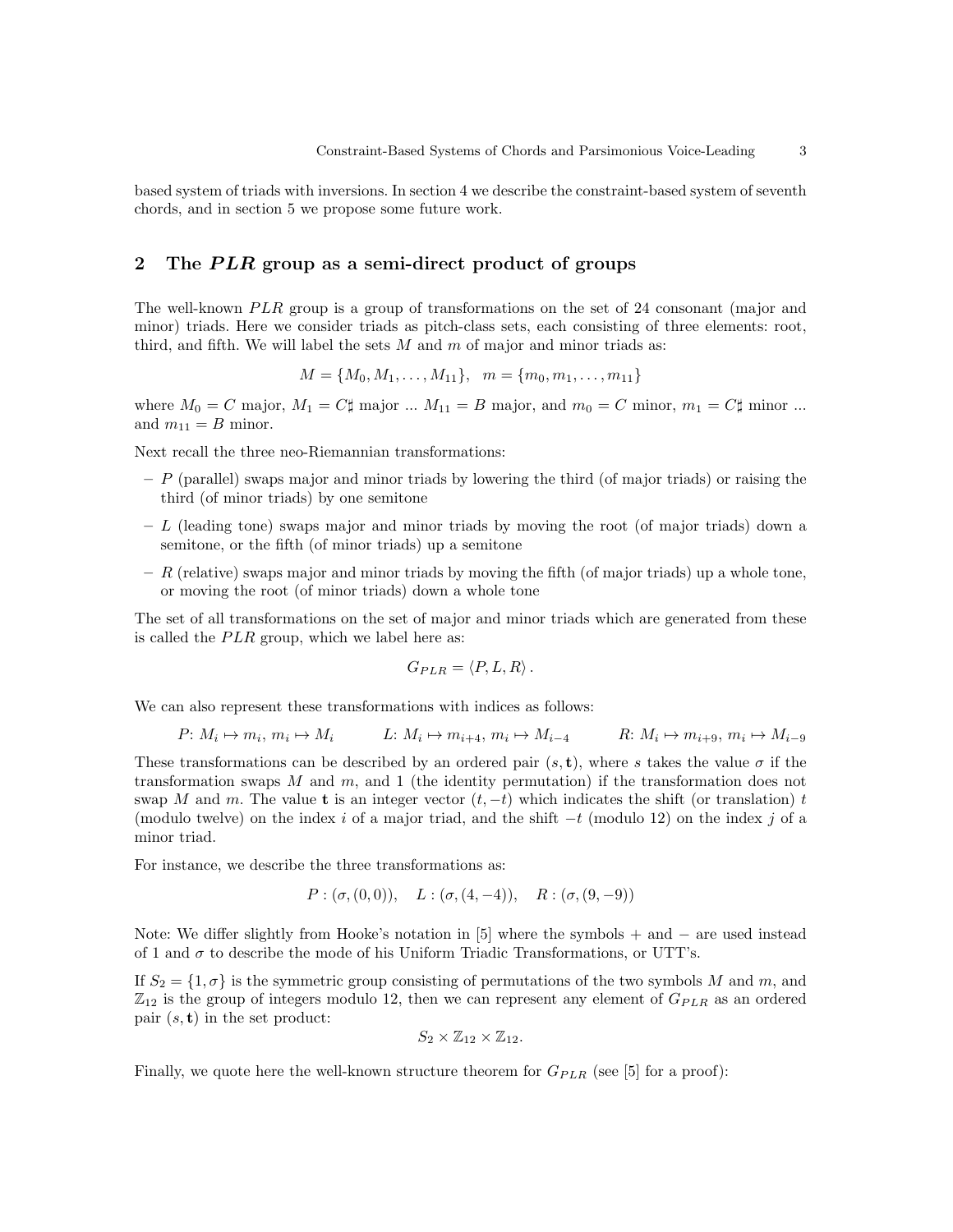**Theorem 1.** The neo-Riemannian group  $G_{PLR}$  is isomorphic to a semi-direct product  $S_2 \ltimes \mathbb{Z}_{12}$ .

Note: Since the semi-direct product  $S_2 \ltimes \mathbb{Z}_{12}$  is isomorphic to the dihedral group of order 24 (see for instance [3]), we also get the standard representation of the  $PLR$  group as a dihedral group of order 24.

## 3 Constraint-based system of Triads

Triads can be obtained in root position by stacking major or minor thirds. This produces the four triad types: major, minor, diminished and augmented. In music theory it is often preferred to think in terms of pitch class sets, so the chord inversions of these four triads are taken to be equivalent to their root position versions. In this paper, we consider each inversion as a separate entity. In order to distinguish them, we identify each chord by its "successive-interval array". This notion is first defined by Chrisman in [2], in a more general context. For our purpose, we include only the semitone gaps between successive notes, leaving out Chrisman's inclusion of the semitone gap between the highest pitch and one octave above the lowest pitch. In this paper we refer to this simplified array of semitone gaps as si-type, for "successive interval type".

We will refer to chords (in equal temperament) by integer tuples which indicate pitches relative to some fixed starting value. For example, if middle C is represented as 0, then a piano with 88 keys is represented by the values  $-39$  ( $A_0$ ) to 48 ( $C_8$ ). The triple (0, 4, 7) then represents a C Major triad in root position, with root middle C. We will always assume that such a triple  $(a, b, c)$  of integers satisfies  $a < b < c$ , or equivalently that the pitch values are increasing from left to right.

The si-type  $[x, y]$  describes a triad  $(a, b, c)$  where  $x = b - a$  and  $y = c - b$ . Thus the si-type of the  $C$  Major triad above, or any other Major triad in root position, is [4, 3]. The first inversion of this triad then is represented by  $(4, 7, 12)$  and has si-type [3, 5]. The four types of triad, together with their chord inversions, yield 10 different si-types, which are listed in the following table:

| chord name (and symbol) | Root  | $1^{st}$ Inv | $2^{nd}$ Inv |
|-------------------------|-------|--------------|--------------|
| Major triad $(M)$       | [4,3] | [3,5]        | [5,4]        |
| minor triad $(m)$       | [3,4] | [4,5]        | [5,3]        |
| diminished triad $(o)$  | [3,3] | [3,6]        | [6,3]        |
| augmented triad $(+)$   | [4,4] | [4,4]        | 4,4          |

**Constraint-based definition of triad** (based on si-type): We define a triad  $(a, b, c)$ , given with integers  $a < b < c$ , to be one with si-type  $[x, y] = [b - a, c - b]$  satisfying the following constraints:

$$
3 \le x, y \le 6 \quad and \quad 6 \le x + y \le 9.
$$

It is easy to check that the above 10 si-types in the table are the only ones which satisfy these constraints.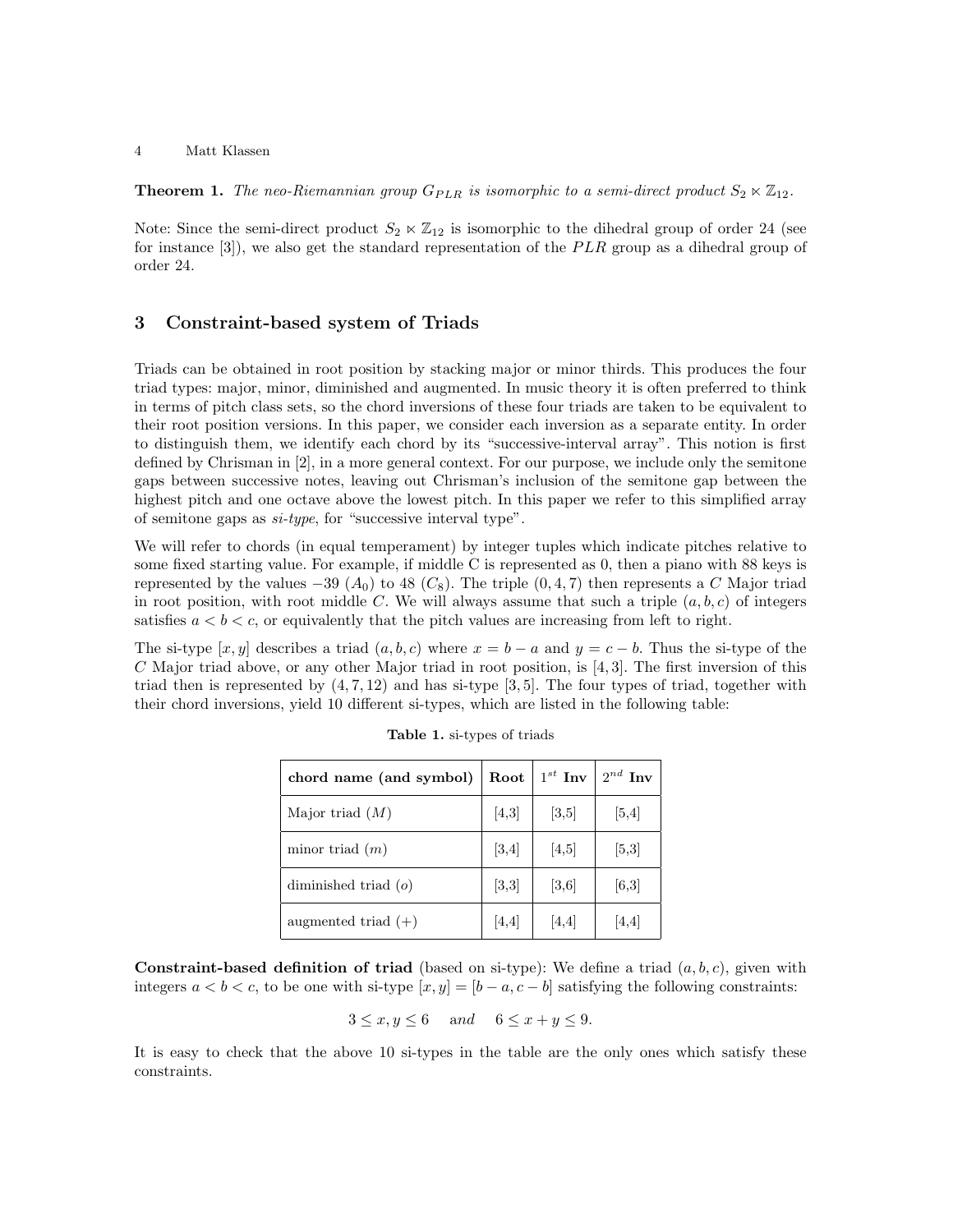Now consider parsimonious voice-leading transformations from one triad to another which are of the simplest type: changing one of a, b, or c by only one semitone. (Note: we refer to the three voices of the chord based on their position, not their function as root, third or fifth.)

The following table lists all such transformations which yield another chord in this collection. Here we indicate the transformation with the notation  $a_+$  to mean that the note value a is replaced with  $a + 1$ :

$$
a_{+} \; : \; (a,b,c) \to (a+1,b,c)
$$

and  $a_$  to mean that a is replaced with  $a - 1$ :

$$
a_- \; : \; (a,b,c) \to (a-1,b,c),
$$

and so on for b and c.

| symbol           | si-type | $\boldsymbol{a}_{-}$ | $\boldsymbol{a}_+$ | $b_{-}$ | $b_\mathrm{+}$ | $c_{-}$ | $c_{+}$                 |
|------------------|---------|----------------------|--------------------|---------|----------------|---------|-------------------------|
| М                | [4,3]   | [3,3]                | [3,3]              | [3,4]   |                |         | [4,4]                   |
| $M_1$            | [3,5]   | [4,5]                |                    |         | [4,4]          | [3, 4]  | [3,6]                   |
| $M_2$            | [5, 4]  |                      | $[4,4]$            | [4,5]   | [6,3]          |         |                         |
| $_{m}$           | [3,4]   | [4,4]                |                    |         | [4,3]          | [3,3]   | [3,5]                   |
| m <sub>1</sub>   | [4, 5]  |                      | [3,5]              | [3,6]   | [5,4]          | [4,4]   |                         |
| m <sub>2</sub>   | [5,3]   | [6,3]                | [4,3]              | [4,4]   |                |         | [5, 4]                  |
| $\boldsymbol{o}$ | [3,3]   | [4,3]                |                    |         |                |         | $[3,4]$                 |
| O <sub>1</sub>   | [3,6]   |                      |                    |         | [4,5]          | [3,5]   |                         |
| 02               | [6,3]   |                      | [5,3]              | $[5,4]$ |                |         |                         |
| $^{+}$           | [4,4]   | [5,4]                | [4,5]              | [3,5]   | [5,3]          | [4,3]   | $\vert \vert 4,5 \vert$ |

Table 2. Parsimonious Transformations on si-types

#### Triads modulo 12

We define the set T of triads  $(a, b, c)$  mod 12, according to their si-type and lowest pitch value a. We take the value  $a = 0$  to be the pitch C, etc. Since there are 10 si-types and 12 possible values for a, we have 120 elements in  $T$ . It is important to note that these elements are not pitch class sets, since we are still distinguishing between inversions as separate triads. We will use the common notations but add superscripts and subscripts to indicate chord types and inversions. (Since lower case letters are already being used for voices, we write  $Cm$  for a  $C$  minor triad instead of  $c$ .) For example, one could list:

$$
C = (0, 4, 7), Ab_1 = (0, 3, 8), F_2 = (0, 5, 9), Cm = (0, 3, 7), Am_1 = (0, 4, 9),
$$
  

$$
Fm_2 = (0, 5, 8), C^o = (0, 3, 6), A_1^o = (0, 3, 9), F_{42}^o = (0, 6, 9), C^+ = (0, 4, 8)
$$

for chords occuring in the ten different si-types having starting pitch C, or  $a = 0$ .

Each of the si-types determines a subset of  $T$ , so we use the symbol or the si-type for subsets as well. For example:

 $M = [4, 3] = \{C = (0, 4, 7), C\# = (1, 5, 8), D = (2, 6, 9), \dots, B = (11, 15, 18)\}\$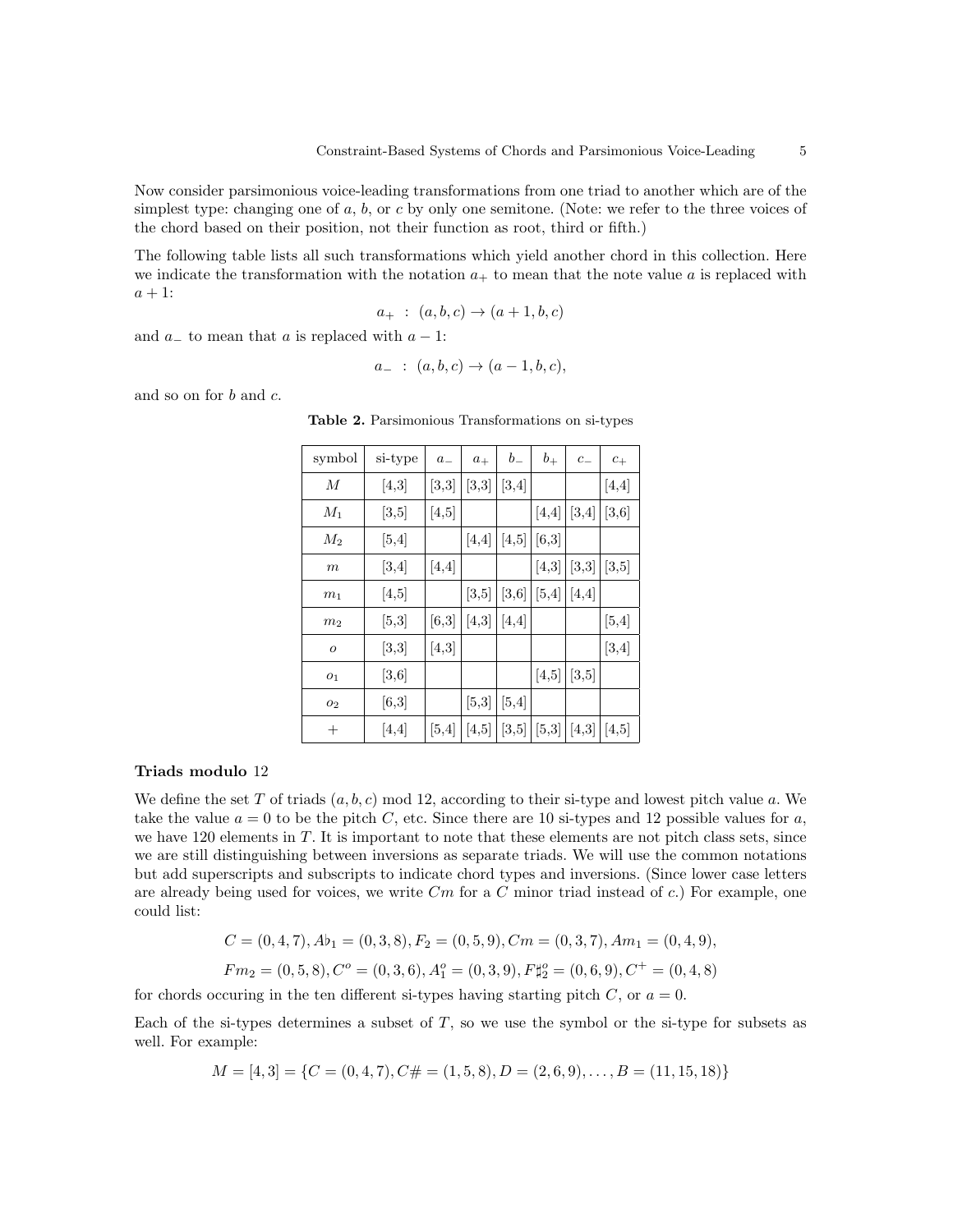is the subset of 12 major triads, and

$$
o_1 = [3, 6] = \{A_1^o = (0, 3, 9), B\}_{1}^{o} = (1, 4, 10), B_1^o = (2, 5, 11), \dots, A\}_{1}^{o} = (11, 14, 20)\}
$$

is the subset of 12 first inversion diminished triads, etc. (Note that we maintain the order  $a < b < c$ , and that we consider  $(a, b, c)$  as representative of an equivalence class modulo 12. So we could use  $Ab_1^o = (-1, 2, 8)$  but not  $(11, 2, 8)$  since it is an ordered triple but not a pitch-class set.)

Next, we define transformations between si-types, in particular the swaps of order two between sitypes which are induced by raising or lowering one voice  $a, b,$  or  $c,$  by one semitone. As permutations on the set  $T$ , these are *involutions* since they swap all triads of one si-type with triads of another si-type, and performing this swap twice results in the identity permutation. (Note the usual  $P$  and L transformations are now factored into three swaps on si-types.) We indicate each transformation with its corresponding pair of adjustments to one voice.

|                                               |                                                                                                                                 | $\mid P_0: M \longleftrightarrow m, b_-, b_+ \mid P_1: M_1 \longleftrightarrow m_1, a_-, a_+ \mid P_2: M_2 \longleftrightarrow m_2, c_-, c_+ \mid$                |
|-----------------------------------------------|---------------------------------------------------------------------------------------------------------------------------------|-------------------------------------------------------------------------------------------------------------------------------------------------------------------|
|                                               |                                                                                                                                 | $\begin{array}{ccc}  L_0: M \longleftrightarrow m_2, a_-, a_+  L_1: M_1 \longleftrightarrow m, c_-, c_+  L_2: M_2 \longleftrightarrow m_1, b_-, b_+  \end{array}$ |
|                                               |                                                                                                                                 | $f_0: M \longleftrightarrow o, a_+, a_-   f_1: M_1 \longleftrightarrow o_1, c_+, c_-   f_2: M_2 \longleftrightarrow o_2, b_+, b_-$                                |
|                                               |                                                                                                                                 | $g_0: m \longleftrightarrow o, c_-, c_+ \mid g_1: m_1 \longleftrightarrow o_1, b_-, b_+ \mid g_2: m_2 \longleftrightarrow o_2, a_-, a_+$                          |
| $\alpha_0: M \longleftrightarrow +, c_+, c_-$ | $\begin{array}{ l }\n\alpha_1: M_1 \longleftrightarrow +, b_+, b_- \alpha_2: M_2 \longleftrightarrow +, a_+, a_- \n\end{array}$ |                                                                                                                                                                   |
|                                               |                                                                                                                                 |                                                                                                                                                                   |

Table 3. Parsimonious Transformation labels

These transformations are pictured (as swaps of chord types) in the following diagram:



Fig. 1. Parsimonious Transformation Diagram

Note that in any small triangle of the following shape, if we start with any chord, then follow the arrows clockwise, this results in an increase by one semitone to each of the voices, resulting in a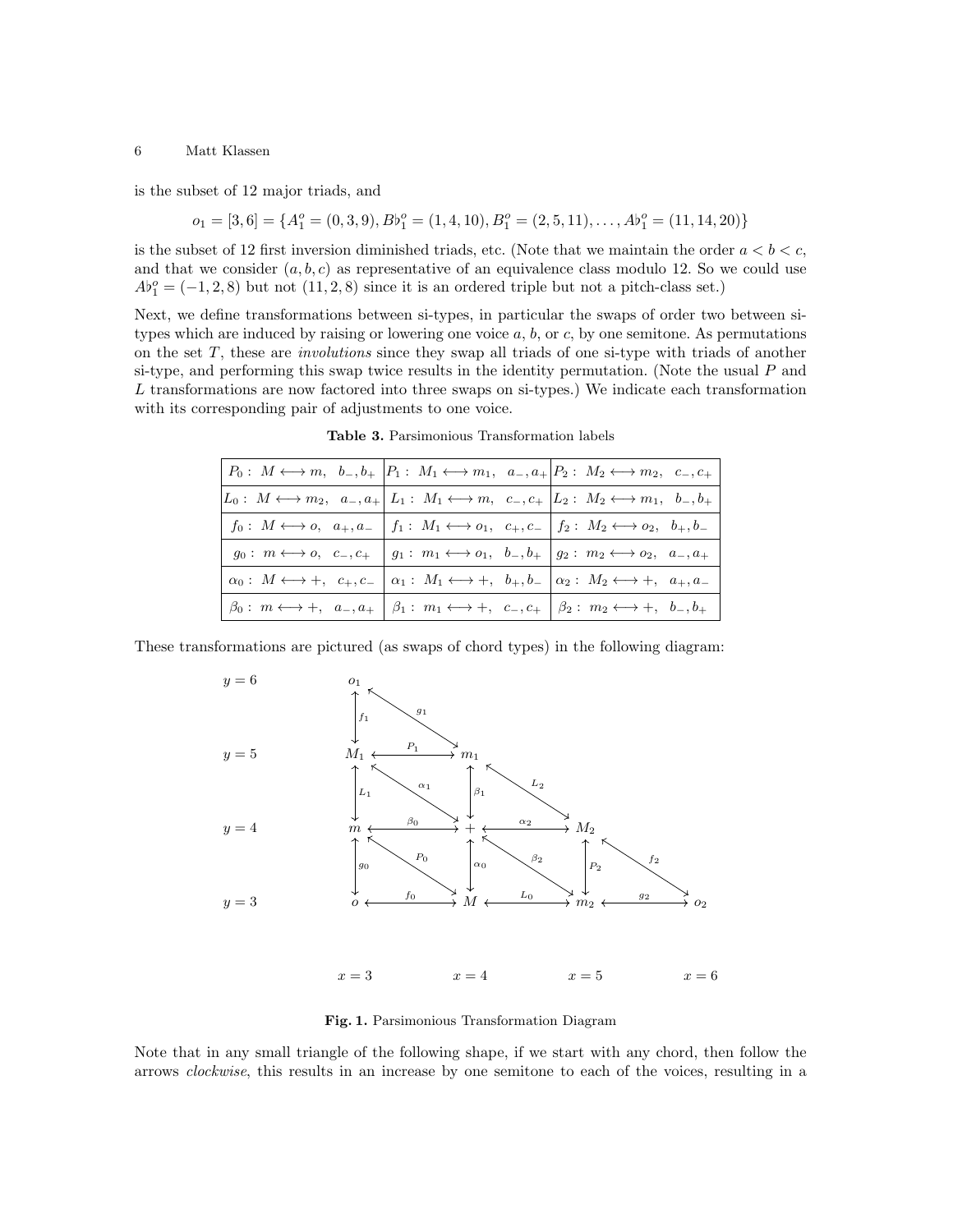transformation which affects this one chord type as:

$$
(a, b, c) \longrightarrow (a + 1, b + 1, c + 1).
$$
  

$$
\downarrow
$$
  

$$
\downarrow
$$
  

$$
\downarrow
$$
  

$$
\downarrow
$$
  

$$
\downarrow
$$
  

$$
\downarrow
$$
  

$$
\downarrow
$$
  

$$
\downarrow
$$
  

$$
\downarrow
$$
  

$$
\downarrow
$$
  

$$
\downarrow
$$
  

$$
\downarrow
$$
  

$$
\downarrow
$$
  

$$
\downarrow
$$
  

$$
\downarrow
$$
  

$$
\downarrow
$$
  

$$
\downarrow
$$
  

$$
\downarrow
$$
  

$$
\downarrow
$$
  

$$
\downarrow
$$
  

$$
\downarrow
$$
  

$$
\downarrow
$$
  

$$
\downarrow
$$
  

$$
\downarrow
$$
  

$$
\downarrow
$$
  

$$
\downarrow
$$
  

$$
\downarrow
$$
  

$$
\downarrow
$$
  

$$
\downarrow
$$
  

$$
\downarrow
$$
  

$$
\downarrow
$$
  

$$
\downarrow
$$
  

$$
\downarrow
$$
  

$$
\downarrow
$$
  

$$
\downarrow
$$
  

$$
\downarrow
$$
  

$$
\downarrow
$$
  

$$
\downarrow
$$
  

$$
\downarrow
$$
  

$$
\downarrow
$$
  

$$
\downarrow
$$
  

$$
\downarrow
$$
  

$$
\downarrow
$$
  

$$
\downarrow
$$
  

$$
\downarrow
$$
  

$$
\downarrow
$$
  

$$
\downarrow
$$
  

$$
\downarrow
$$
  

$$
\downarrow
$$
  

$$
\downarrow
$$
  

$$
\downarrow
$$
  

$$
\downarrow
$$
  

$$
\downarrow
$$
  

$$
\downarrow
$$
  

$$
\downarrow
$$
  

$$
\downarrow
$$
  

$$
\downarrow
$$
  

$$
\downarrow
$$
  

$$
\downarrow
$$
  

$$
\downarrow
$$
  

$$
\downarrow
$$

Similarly, if we follow the arrows counterclockwise this results in:



A few more observations on this diagram are in order before we state the theorem. First, the only transformations which change the lower voice  $(a)$  of a triad are those which appear as horizontal arrows, such as  $f_0$ ,  $L_0$ , etc. The remaining transpositions leave a fixed and hence can be interpreted as pure swaps of subsets. By this we mean that if the sets M and m are swapped by  $P_0$  and we index the entries of each of these sets then the major and minor triads (in root position) are swapped at the same index value, with no translation inside the two sets. Another type of transformation is the pure translation on subsets, such as  $P_0f_0g_0f_0$ , which can be seen to shift m up by one semitone, and shift  $M$  down by one semitone. If we specify an order to the si-types, or subsets, as:

$$
(M, M_1, M_2, m, m_1, m_2, o, o_1, o_2, +)
$$

then we can indicate these pure translations with the vector notation. For instance,  $P_0f_0g_0f_0$  would be represented as  $(-1, 0, 0, 1, 0, 0, 0, 0, 0, 0)$ .

With the above notation, it is straight-forward to generate the following such pure translations:

$$
(-1, 1, 0, 0, 0, 0, 0, 0, 0), (-1, 0, 1, 0, 0, 0, 0, 0, 0), (-1, 0, 0, 1, 0, 0, 0, 0, 0, 0),
$$
  

$$
(-1, 0, 0, 0, 1, 0, 0, 0, 0), (-1, 0, 0, 0, 0, 1, 0, 0, 0, 0), (-1, 0, 0, 0, 0, 0, 1, 0, 0, 0),
$$
  

$$
(-1, 0, 0, 0, 0, 0, 0, 1, 0, 0), (-1, 0, 0, 0, 0, 0, 0, 1, 0), (-1, 0, 0, 0, 0, 0, 0, 0, 0, 1)
$$

This can be achieved by conjugation, or simply preceeding and following  $P_0f_0g_0f_0$  by a series of transpositions which are in reversed orders. For example, we obtain

$$
(-1, 1, 0, 0, 0, 0, 0, 0, 0, 0) = L_1(P_0 f_0 g_0 f_0) L_1
$$

and

$$
(-1,0,1,0,0,0,0,0,0,0) = L_2g_1f_1L_1(P_0f_0g_0f_0)L_1f_1g_1L_2.
$$

Next, we define the *parsimony group*  $G$  to be the group of transformations generated by all of the above defined transformations, acting as involutions on the set T of 120 triads modulo 12.

$$
G = \langle P_0, P_1, P_2, L_0, L_1, L_2, f_0, f_1, f_2, g_0, g_1, g_2, \alpha_0, \alpha_1, \alpha_2, \beta_0, \beta_1, \beta_2 \rangle.
$$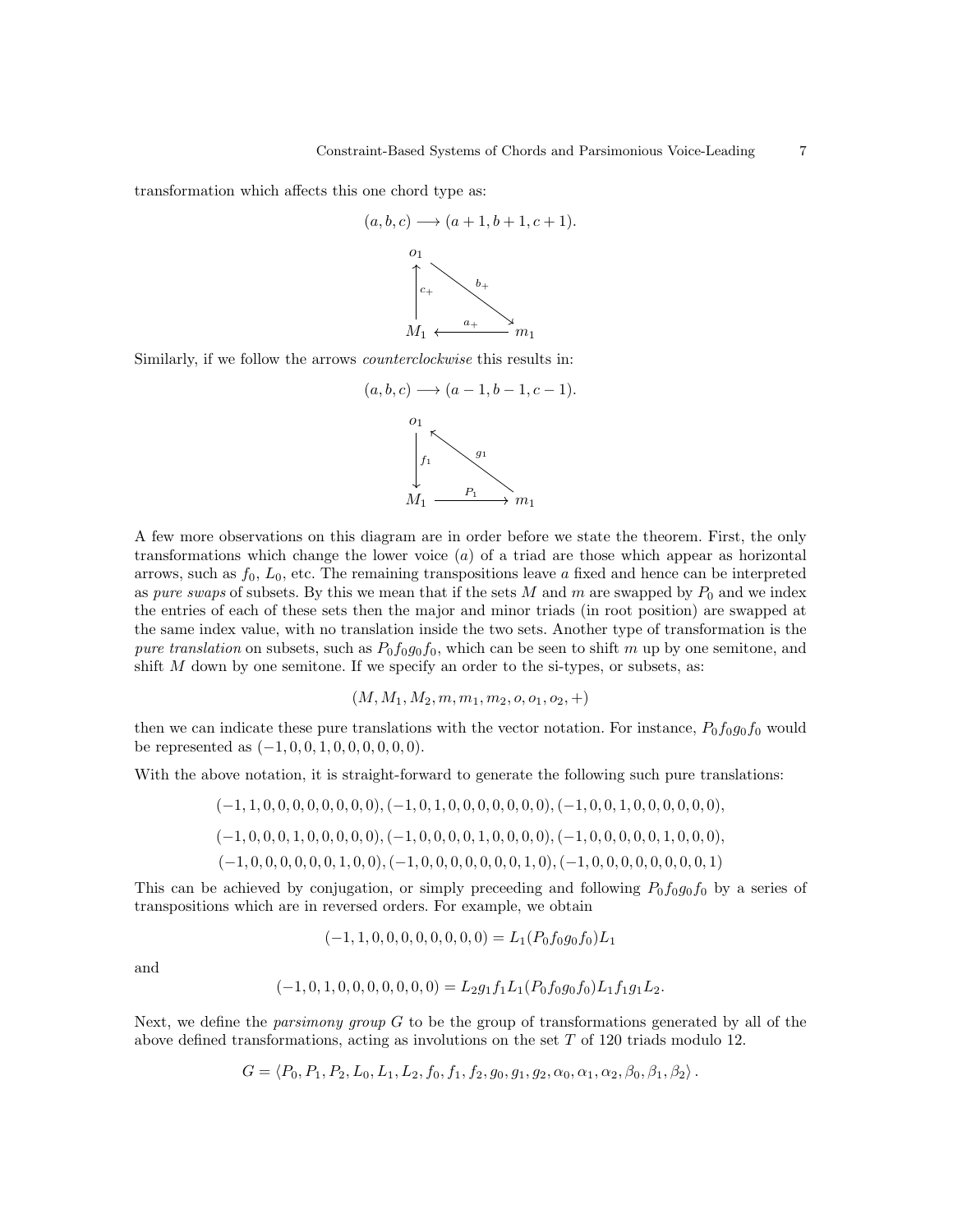We will show that  $G$  is isomorphic to a semi-direct product of two groups:

$$
G \cong S_{10} \ltimes \mathbb{Z}_{12}^9.
$$

The first of these is the full permutation group  $S_{10}$  on 10 symbols, in this case on the chord symbols or si-types. The second factor in the semidirect product is  $\mathbb{Z}_{12}^9$ , obtained from the action of the group  $\mathbb{Z}_{12}$  on subsets of chords in one si-type. This factor can be seen as the subgroup Z of  $\mathbb{Z}_{12}^{10}$  consisting of all vectors  $\mathbf{t} = (t_1, \dots, t_{10})$  satisfying  $\sum_{i=1}^{10} t_i = 0$ .

We need to specify the group operation in  $G$  which is given by the homomorphism

$$
\phi: S_{10} \longrightarrow Aut(Z)
$$

with  $\phi(s) = s(t)$ , or in other words, the action of  $\phi(s)$  on a vector **t** in Z is to simply permute the vector components of **t**. We can represent any element of G as a pair  $(s, t)$  and then the product is given as:

$$
(s, \mathbf{t}) \cdot (s', \mathbf{t}') = (ss', \mathbf{t} + s(\mathbf{t}')),
$$

where

$$
s(\mathbf{t}') = (t'_{s(1)}, t'_{s(2)}, \dots, t'_{s(10)}).
$$

To see this, let the vector of si-types be relabeled with superscripts so that

$$
(M, M_1, M_2, m, m_1, m_2, o, o_1, o_2, +) = (T^1, T^2, \dots, T^{10}).
$$

1

 $\Box$ 

Each of the twelve chords inside each si-type can then be indicated with subscripts, so that C major root position is now  $T_0^1$ , and B augmented, or  $B^+$ , is now  $T_{11}^{10}$ . With this notation we can see that

$$
(s, \mathbf{t})(T_j^i) = T_{j+t_i}^{s(i)}.
$$

This product then satisfies the properties:

**Lemma 1.** For any elements  $(s, t)$  and  $(s', t')$  in the parsimony group G, we have:

$$
- (s, \mathbf{t}) \cdot (s', \mathbf{t'}) = (ss', \mathbf{t} + s(\mathbf{t'}))
$$

$$
- (s, \mathbf{t})^{-1} = (s^{-1}, s^{-1}(-\mathbf{t}))
$$

$$
- (s, \mathbf{t}) (1, \mathbf{t'})(s, \mathbf{t})^{-1} = (1, s(\mathbf{t'}))
$$

Proof. The product (with first factor acting first) is verified by:

$$
((s,\mathbf{t})\cdot (s',\mathbf{t}'))(T_j^i) = (s',\mathbf{t}')(T_{j+t_i}^{s(i)}) = T_{j+t_i+t'_{s(i)}}^{s'(s(i))} = T_{j+t_i+s(t_i')}^{(ss')(i)},
$$

and the form of the inverse follows directly. The last property is verified as:

$$
(s, \mathbf{t})(1, \mathbf{t}')(s, \mathbf{t})^{-1} = (s, \mathbf{t})(1, \mathbf{t}')(s^{-1}, s^{-1}(-\mathbf{t})) = (s, \mathbf{t})(s^{-1}, \mathbf{t}' + s^{-1}(-\mathbf{t}))
$$

$$
= (1, \mathbf{t} + s(\mathbf{t}' + s^{-1}(-\mathbf{t}))) = (1, s(\mathbf{t}')).
$$

From the last property of the Lemma we obtain: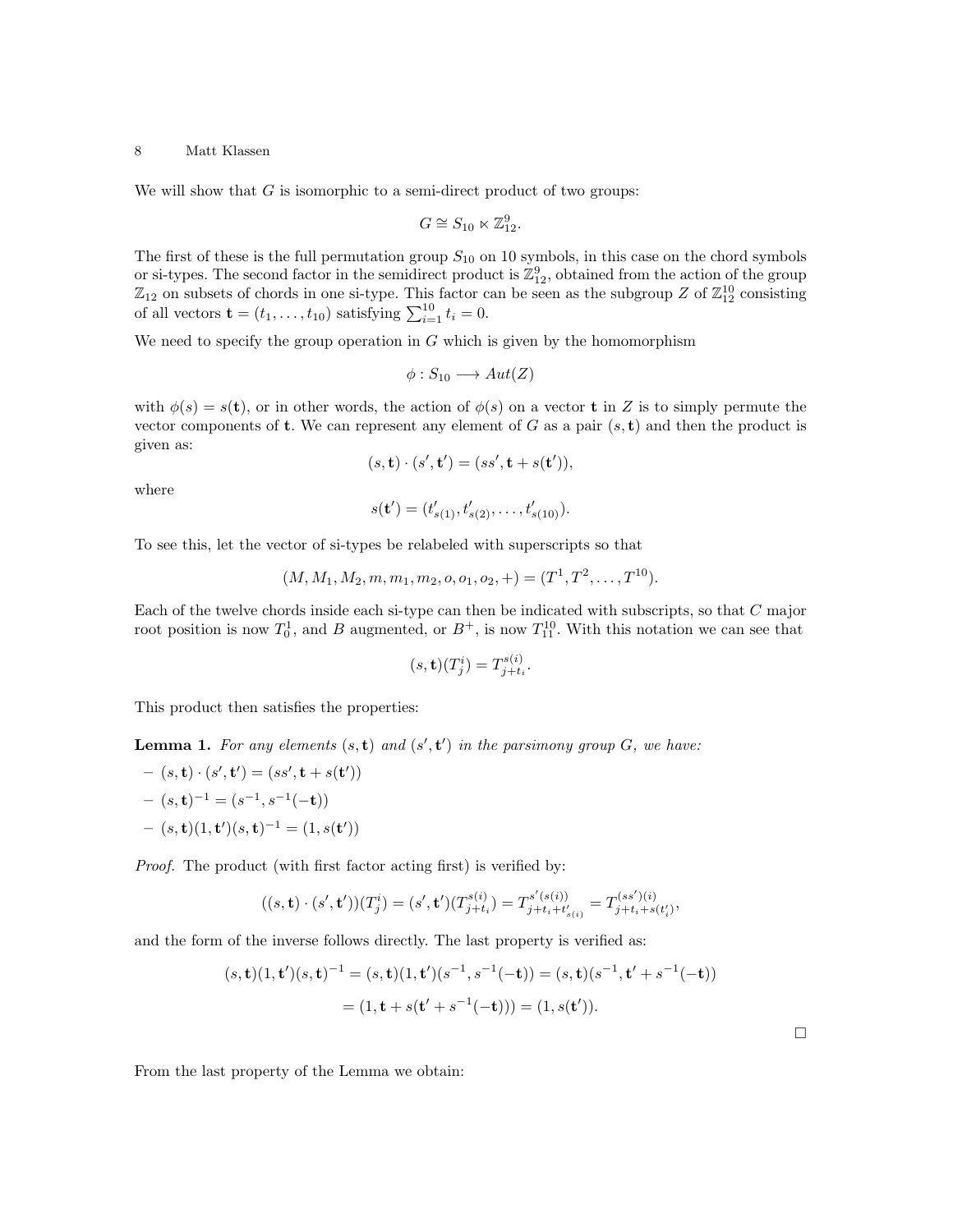**Corollary 1.** The group Z of pure translations is a normal subgroup of  $G$ .

Next, we recall that a group G is a semi-direct product, written  $K \ltimes_{\phi} H$  if the following hold:

- $K$  and  $H$  are subgroups of  $G$
- $H$  is normal in  $G$
- $KH = G$
- $\phi : K \longrightarrow Aut(H)$  is a homomorphism,  $k \mapsto \phi_k$
- The product in G is  $(k, h)(k', h') = (kk', h\phi_k(h'))$

**Theorem 2.** The parsimony group G defined above is isomorphic to  $S_{10} \ltimes \mathbb{Z}_{12}^9$ .

*Proof.* The proof follows the outline of the proof of Theorem 1 in [1]. There are two steps: 1) We show that the permutation part of this group contains all transpositions on the sets of triad types, and 2) We show that the vectors of integers modulo 12 contain all elements of the type

 $(t_1, t_2, \ldots, t_{10})$ 

satisfying  $\sum_{i=1}^{10} t_i = 0$ , which shows that the subgroup of pure translations Z is isomorphic to  $\mathbb{Z}_{12}^9$ . The first part follows from figure 1 where we can identify a sequence of transpositions which generate all of  $S_{10}$ . In fact, we can generate all transpositions, or swaps of two si-types, where we avoid any translations. This is done simply by following arrows in the diagram from one si-type to another but avoiding the horizontal arrows. For example, the swap between type  $o$  (diminished triad in root position) and type  $m_2$  (minor triad second inversion) can be obtained as:

$$
g_0L_1\alpha_1\beta_2\alpha_1L_1g_0.
$$

Since the transpositions generate the full symmetric group, the first part is done. It is evident that the generators of G satisfy the property that the translation vector has sum of its components equal to zero. The second part follows by noting that we can express any element of the specified type as a sum of the elements generated above, in particular:

$$
(t_1, t_2, \ldots, t_{10}) = t_2(-1, 1, 0, 0, 0, 0, 0, 0, 0, 0) + \cdots + t_{10}(-1, 0, 0, 0, 0, 0, 0, 0, 0, 1)
$$

where the first coordinate is automatically correct since  $t_1 = -(t_2 + \cdots + t_{10})$ .

We can immediately identify the  $PLR$  group as a subgroup of the parsimony group G. In particular, since each operation now factors as a product of three transpositions, we have:

$$
G_{PLR} \cong \langle P_0 P_1 P_2, L_0 L_1 L_2, R_0 R_1 R_2 \rangle.
$$

## 4 Constraint-based System of Seventh Chords

Extensions of the  $PLR$  group to seventh chords are explored in several recent papers. In [6] Kerkez defines a PS-group, isomorphic to  $G_{PLR}$ , which acts on the major and minor seventh chords. In [1] Cannas, Antonini, and Pernazza, define a group called  $PLRQ$  which generalizes the  $PLR$  group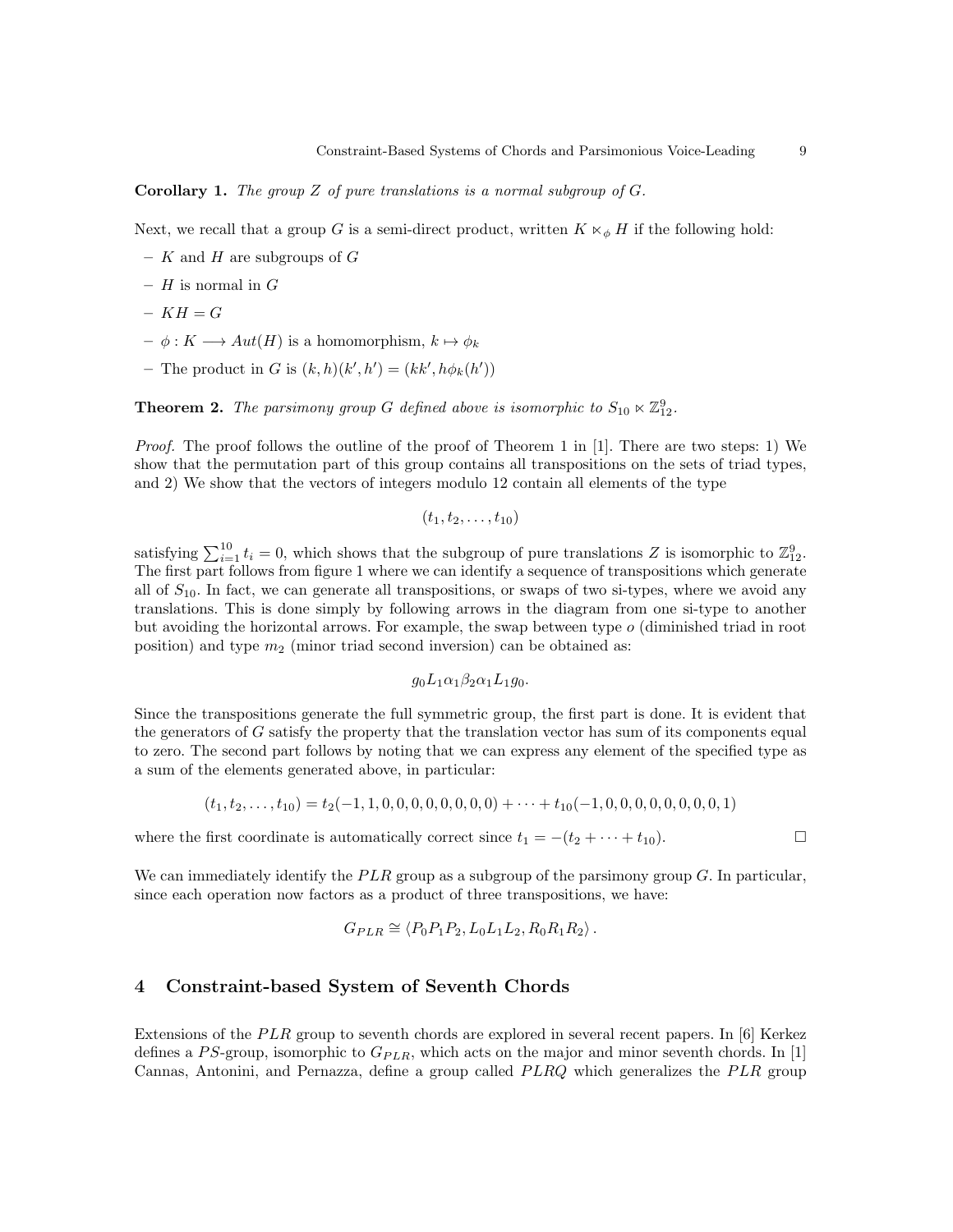to five types of seventh chords: dominant, minor, half-diminished, major, and diminished, and they show that this group is isomorphic to the semi-direct product  $S_5 \ltimes \mathbb{Z}_{12}^4$ . Continuing in this vein, we now extend these results to a larger constraint-based system of seventh chords.

A typical definition of seventh chord might be: "A four-note chord obtained by stacking thirds based on a major or minor scale." One should also add that such a chord can be inverted in the usual way, giving three other equivalent four-note chords. If we are interested primarily in pitch classes, then of course these all represent the same pitch-class set. In this paper we consider these as individual chords in their own right, and note that their structure gives way to a very simple constraint-based description of seventh chords.

If seventh chords are assumed to come from the major or minor scale construction alluded to above, then we have the following seven types, which we call the classical types of seventh chords.

Dominant seventh (7), minor seventh (m7), half-diminished seventh (∅7), Major seventh (M7), minor-Major seventh (mM7), augmented Major seventh  $(+M7)$ , diminished seventh  $(07)$ .

As we did for triads, recalling Chrisman's "successive-interval array" in [2], we introduce the "successiveinterval type", or si-type:  $[x, y, z]$  for a seventh chord. In equal temperament, we can represent a four-note chord by an integer vector of values  $(a, b, c, d)$ . Here we will assume that the note values are listed in increasing order  $a < b < c < d$ .

We define the successive-interval type, or si-type:  $[x, y, z]$  for a seventh chord  $(a, b, c, d)$  to be:

$$
[x, y, z] = [b - a, c - b, d - c],
$$

or simply the numbers of semitones separating the notes of the chord, from left to right.

For example, if we use 0 to represent middle C, then the chord  $(0, 4, 7, 10)$  would be C Dominant seventh chord in root position. The si-type for this chord is then  $[4, 3, 3]$ . The first inversion of this chord is  $(4, 7, 10, 12)$ , with si-type  $[3, 3, 2]$ .

Note: The si-type describes a chord inversion, but is not an invariant of the pitch class set.

It is easy to see that there are 25 si-types associated to these classical seventh chords with all of their inversions. The only chord whose inversions do not generate new si-types is the full diminished chord. It is also easy to check that the semitone separation variables  $x, y, z$  exhibited in these classical seventh chord types always assume values 1, 2, 3 or 4, and that any such chord  $(a, b, c, d)$  with one of these types must have total spread  $x + y + z$  to be at least 8 semitones (a minor sixth) and at most 11 semitones (a Major seventh). Next, we take the above description of si-types and turn it into a definition of seventh chord:

Constraint-based definition of seventh chord (based on si-type): We define a seventh chord  $(a, b, c, d)$ , given with integers  $a < b < c < d$ , to be one with si-type  $[x, y, z] = [b - a, c - b, d - c]$ satisfying the following constraints:

$$
1 \le x, y, z \le 4
$$
 and  $8 \le x + y + z \le 11$ .

Practiclly speaking, we are defining a seventh chord to be one which can be played on the piano by simply choosing four notes in such a way that: 1) any two adjacent notes are separated by a major third, a minor third, a whole step, or a half step, and 2) the spread from the first to the last notes is at least a minor sixth, and at most a major seventh.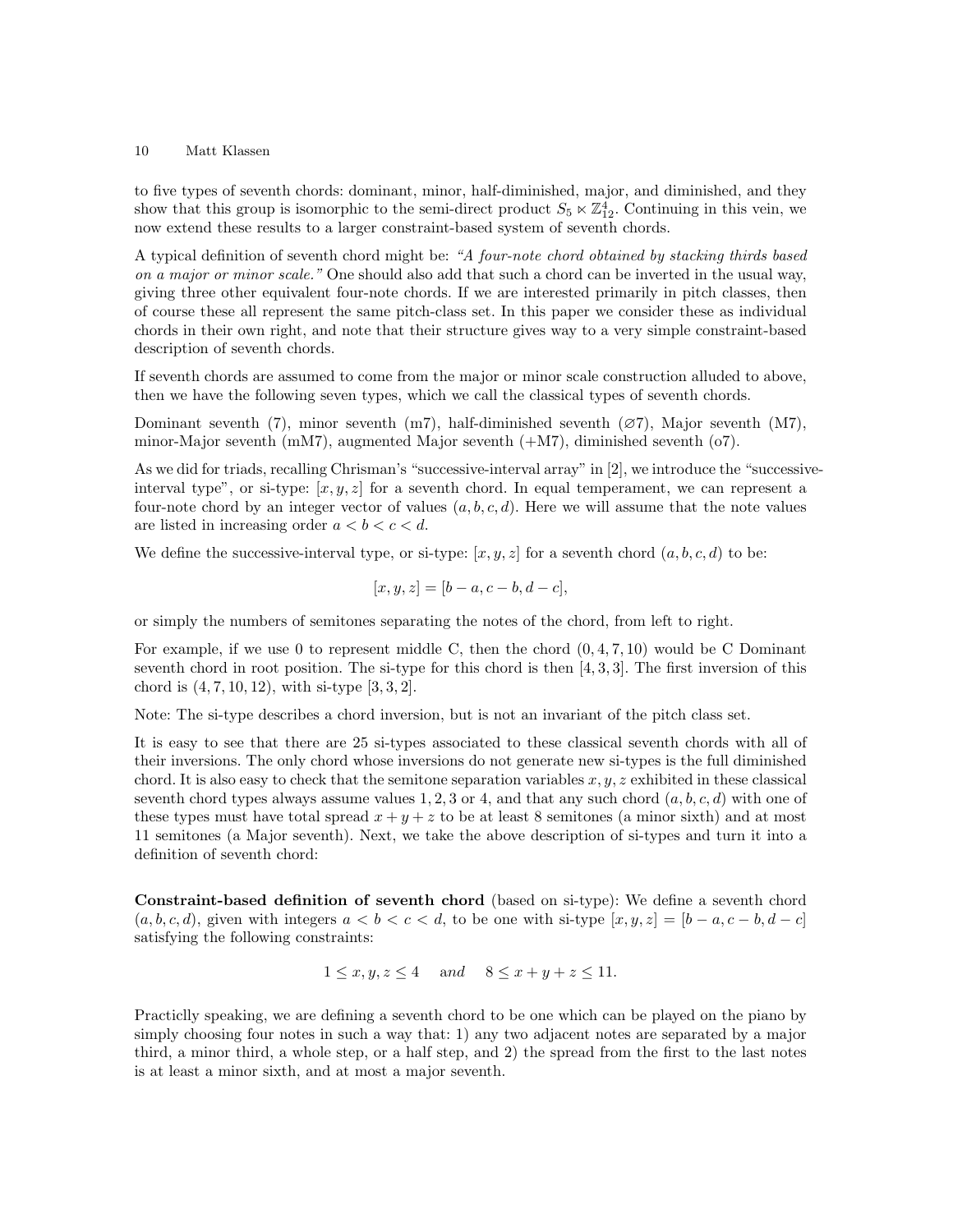An obvious question to ask is whether the above constraints are a description of precisely the above collection of 25 si-types, or have we introduced something new? The answer is that indeed there are precisely two new chords in this family: the flat 5 seventh  $(7b5)$  and the sharp 5 seventh  $(7\sharp 5)$ .

The si-types of the classical seventh chords as well as these two additional chords are listed in the following table:

| chord name (and symbol)         | Root      | $1^{st}$ Inv | $2^{nd}$ Inv | $3^{rd}$ Inv |
|---------------------------------|-----------|--------------|--------------|--------------|
| Dominant seventh (7)            | [4,3,3]   | [3,3,2]      | [3,2,4]      | [2,4,3]      |
| minor seventh $(m7)$            | [3,4,3]   | [4,3,2]      | [3,2,3]      | [2,3,4]      |
| half-diminished seventh $(Ø7)$  | [3,3,4]   | 3,4,2        | [4,2,3]      | [2,3,3]      |
| Major seventh $(M7)$            | [4,3,4]   | 3,4,1        | [4,1,4]      | [1,4,3]      |
| minor-Major seventh $(mM7)$     | [3,4,4]   | 4,4,1        | [4,1,3]      | [1,3,4]      |
| augmented Major seventh $(+M7)$ | [4, 4, 3] | [4,3,1]      | [3,1,4]      | [1,4,4]      |
| diminished seventh $(07)$       | [3,3,3]   | [3,3,3]      | [3,3,3]      | [3,3,3]      |
| flat 5 seventh $(7b5)$          | [4,2,4]   | [2,4,2]      | [4,2,4]      | [2,4,2]      |
| sharp 5 seventh $(7\sharp 5)$   | [4, 4, 2] | [4,2,2]      | [2,2,4]      | [2,4,4]      |

Table 4. si-types of constraint-based system of seventh chords

Since the 7 $5$  chord only generates two si-types, while the 7 $\sharp 5$  generates four types, we have a total of 31 si-types for this constraint-based system of seventh chords. We label the set of these 31 si-types  $S_7$ :

$$
S_7 = \{ [x, y, z] : 1 \le x, y, z \le 4, 8 \le x + y + z \le 11 \}.
$$

Let's call the set of integer vectors  $(a, b, c, d)$  representing a seventh chord as above  $C_7$ , which is a subset of  $\mathbb{Z}^4$ :

$$
C_7 = \{(a, b, c, d) : a < b < c < d, x = b - a, y = c - b, z = d - c, 1 \le x, y, z \le 4, 8 \le x + y + z \le 11\}.
$$

Finally, we consider  $C_7$  modulo translation by the group  $\mathbb{Z}_{12}$ . By this we mean that two chords  $(a, b, c, d)$  and  $(a', b', c', d')$  are considered equivalent if they have the same si-type  $[x, y, z]$  and  $a \equiv a'$ (mod 12). We can represent each of these equivalence classes by a chord  $(a, b, c, d)$  with  $0 \le a \le 11$ . Denote the equivalence class of a chord  $(a, b, c, d)$  by simply  $(a, b, c, d)$ <sub>12</sub>. Then we define:

$$
X_7 = \{(a, b, c, d)_{12} : (a, b, c, d) \in C_7\}.
$$

The size of  $X_7$  is  $31 \cdot 12 = 372$ .

We define the parsimony group  $G_7$  for this set  $X_7$  of seventh chords to be the group generated by all parsimonious transformations which raise or lower one of the four voices,  $a,b,c$  or  $d$ , of the seventh chord by one semitone, but only allowing such transformations in the case where the resulting chord is in the same set  $X_7$ . Just as with the parsimony group G for triads, each such transformation can be seen as a swap of two s-types, with a possible shift modulo 12.